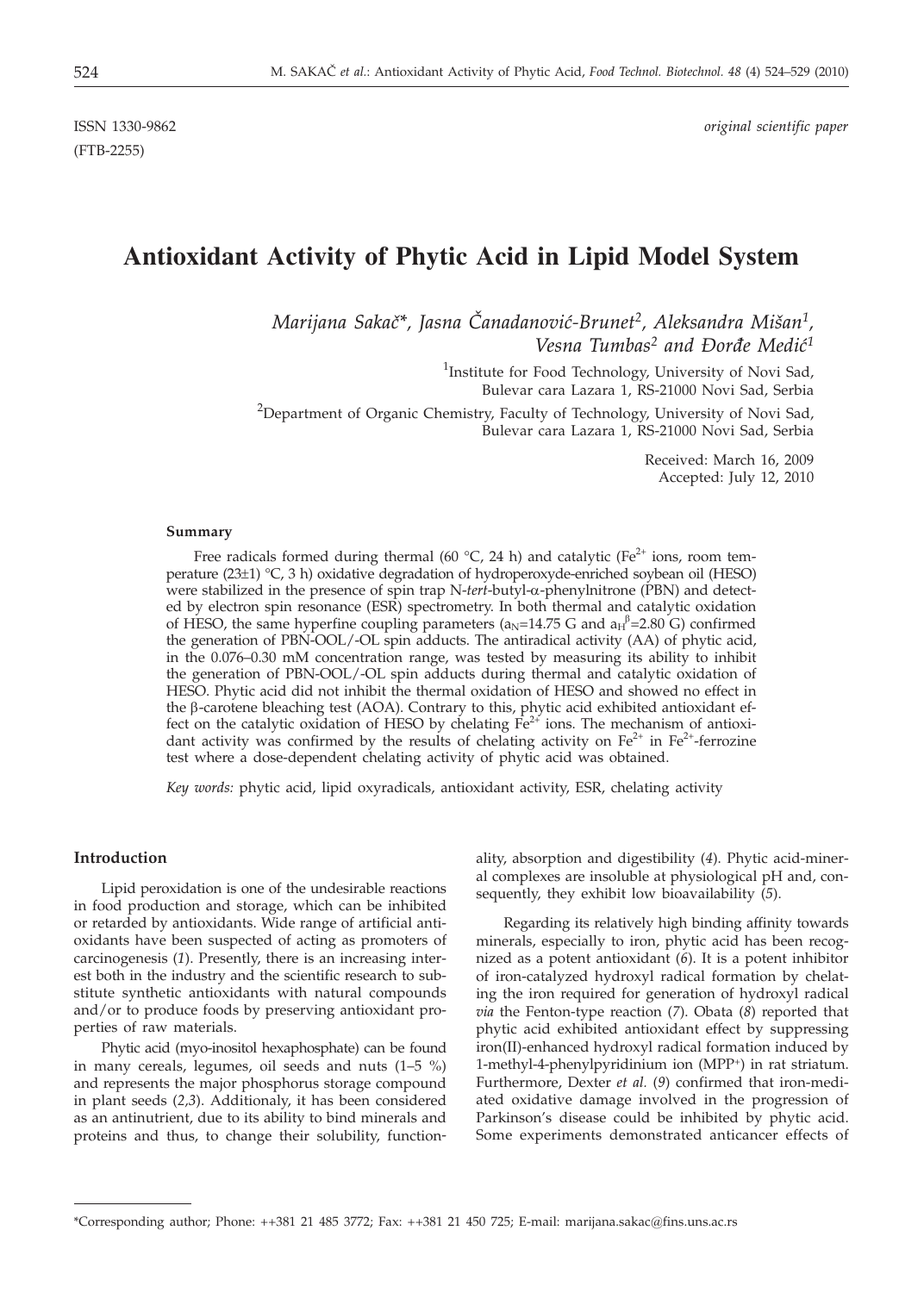phytic acid in preventive and therapeutic actions (*10,11*). The possibility of utilizing phytic acid as an antioxidant in food processing and storage was documented by Stodolak *et al.* (*12*) in beneficially improving oxidative stability of raw and cooked meat.

Although the estimation of the antioxidant activity of phytic acid has been documented, as stated above, there is a lack of data on the effect of phytic acid on the formation of lipid radicals using electron spin resonance (ESR) spectrometry spin trapping technique. The information about the trapped radical is contained in the hyperfine splitting of the spin adducts, whereas the amplitude of the signal enables the amount of generated free radicals to be quantified (*13*).

The study presented in this paper is focused on the measurement of inhibition of lipid peroxidation by phytic acid during thermal and catalytic oxidation of hydroperoxyde-enriched soybean oil (HESO) by ESR spectrometry using spin trapping. The objective of this research is to investigate antioxidant activity of phytic acid on lipid radicals which are formed in the chain reaction of lipid peroxidation.

## **Materials and Methods**

#### *Materials*

Soybean oil was purchased from the local market. Oil was exposed to air for 72 h at room temperature  $((23±1) °C)$  to allow its peroxidation and the obtained HESO was used to prepare the systems for thermal and catalytic oxidation.

Phytic acid dodecasodium salt (97 %), linoleic acid (99 %), b-carotene, Tween 40, 3-(2-pyridyl)-5-6-bis(4-phenylsulphonic acid)-1,2,4-triazine (ferrozine), ferrous sulphate heptahydrate, butylated hydroxytoluene (BHT), ethylene-diaminetetraacetic acid disodium salt dihydrate (EDTA) and  $\alpha$ -tocopherol were obtained from Sigma (Sigma-Aldrich GmbH, Sternheim, Germany). All other chemicals and solvents (ethanol and chloroform) were of analytical grade.

#### *Thermal oxidation of HESO*

The system for investigation of thermal oxidation of HESO (model system I) was prepared by mixing 6.0 mL of HESO with 21.3 mg (0.12 mmol) of spin trap N-*tert-* -butyl-a-phenylnitrone (PBN) (blank probe I). Reaction mixture was heated at 60 °C. Thermal oxidative degradation of HESO was detected by measuring the formation of PBN lipid radical spin adducts after 24 h.

The influence of phytic acid on the thermal oxidation of HESO was investigated by adding phytic acid at 0.076–0.30 mM concentrations to blank probe I.

Antiradical activity (AA in %) of phytic acid was calculated according to the following equation:

$$
AA=100\cdot (h_o-h_x)/h_o
$$

where  $h_0$  and  $h_x$  are the heights of the first peak in the ESR spectrum of PBN lipid radical spin adducts of blank probe I and probe I, respectively.

#### *Catalytic oxidation of HESO*

The system for investigation of catalytic oxidation of HESO (model system II) was prepared by mixing 6.0 mL of HESO, 3.0 mL of distilled water, 21.3 mg (0.12 mmol) of spin trap N-*tert*-butyl-a-phenylnitrone (PBN) and 3.9 mg (0.015 mmol) of ferrous sulphate heptahydrate (blank probe II). Reaction mixture was allowed to stay at room temperature ((23 $\pm$ 1) °C). Catalytic oxidative degradation of HESO was detected by measuring the formation of PBN radical spin adducts after 3 h.

The influence of phytic acid on catalytic oxidation of HESO was investigated by adding phytic acid at 0.076–0.30 mM concentrations to blank probe II.

Antiradical activity (AA in %) of phytic acid was calculated according to Eq. 1, where  $h_0$  and  $h_x$  are the heights of the first peak in the ESR spectrum of PBN radical spin adducts of blank probe II and probe II, respectively.

#### *Detection of lipid radicals*

ESR spectra were recorded with spin trapping technique using Bruker 300E ESR spectrometer (Bruker, Rheinstetten, Germany) under the following conditions: modulation field 100 kHz, modulation amplitude 0.204 G, receiver gain  $10<sup>3</sup>$ , time constant 327.68 ms, conversion time 1310.72 ms, centre field 3440.00 G, sweep width 100.00 G, microwave frequency 9.64 GHz, microwave power 20.0 mW, and temperature (23±1) °C.

Magnetic field scanning was calibrated using Fremy's salt (peroxylamine disulphonate). A quartz flat cell Bruker ER-160FC was used for detection. Splitting constants were calculated from computer-generated second derivatives of the spectra after optimizing signal-to- -noise ratios and were verified by computer simulations. ESR spectral files were imported into the WinSim program (WinSim, Sugar Land, TX, USA) for the analysis of the hyperfine splitting constants (*14*).

# *Chelating activity on Fe2+ ions*

Chelating activity of phytic acid on  $Fe<sup>2+</sup>$  ions was measured by following the method of Decker and Welch (*15*). In brief, 1 mL of phytic acid solution (3.7–117 µM) was mixed with 3.7 mL of deionized water. After the addition of ferrous sulphate heptahydrate (2 mM, 0.1 mL) and ferrozine (5 mM, 0.2 mL), the mixture was left to react for 10 min at room temperature ( $(23±1)$  °C). Absorbance of the reaction mixture was measured at 562 nm by Jenway 6405 UV/VIS spectrophotometer (Bibby Scientific Ltd, Stone, UK). Blank probe contained deionized water instead of phytic acid solution. Lower absorbance indicates a higher chelating power. Chelating activity of phytic acid on  $Fe<sup>2+</sup>$  ions was compared with that of EDTA in the 8.0–403 µM concentration range.

Chelating activity (in %) was calculated according to the following equation:

Chelating activity=100–
$$
(A \cdot 100)/A_0
$$
 /2/

where *A*<sup>o</sup> and *A* are absorbances of the control and the sample, respectively at 562 nm. IC $_{50}$  value ( $\mu$ M) is the effective concentration at which the chelating activity is 50 %.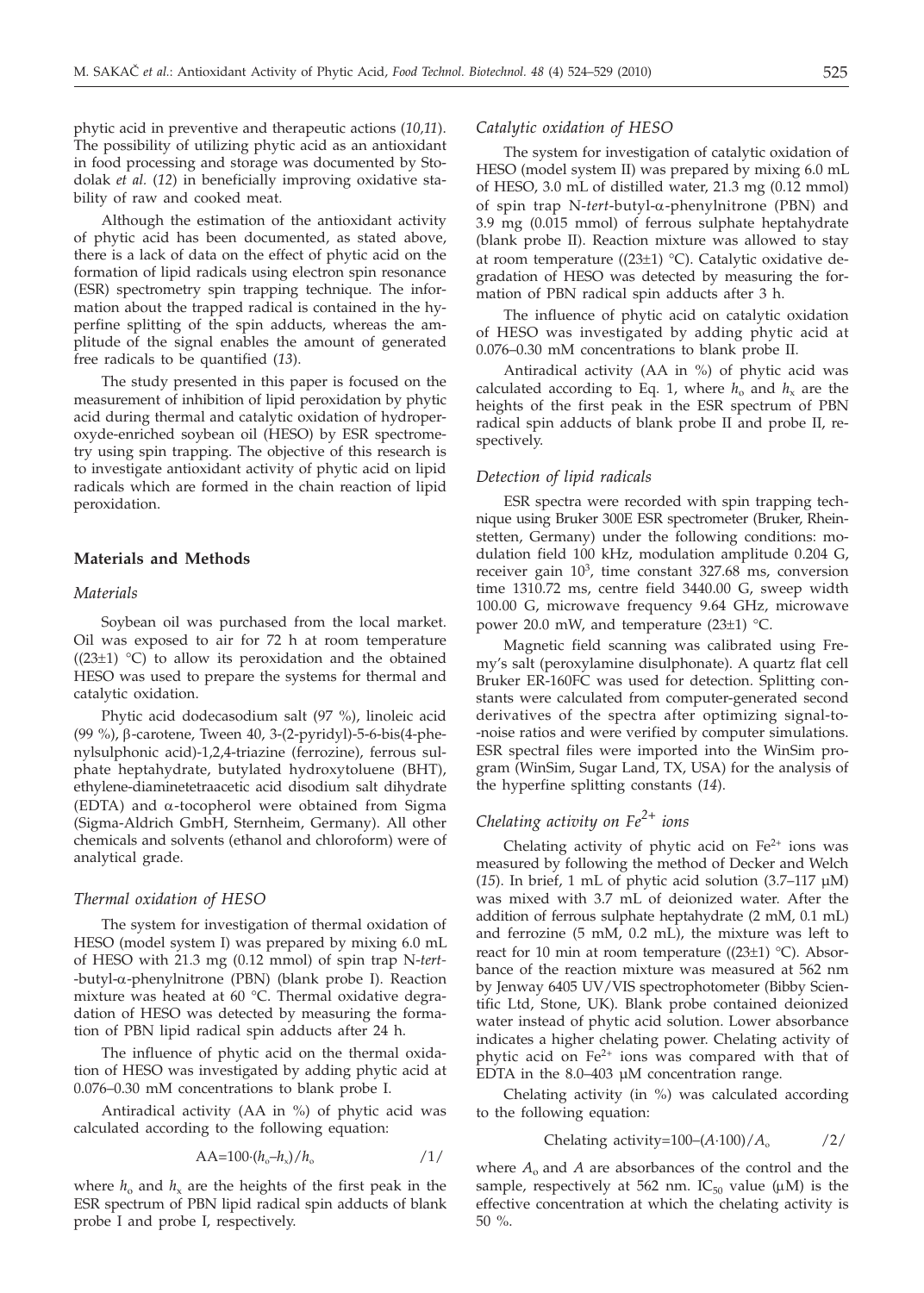# *Antioxidant activity (AOA) measured by b-carotene bleaching method*

The oxidative loss of  $\beta$ -carotene in a  $\beta$ -carotene/linoleic acid emulsion was used to assess the antioxidant activity of phytic acid  $(16)$ .  $\beta$ -carotene  $(2 \text{ mg})$  was dissolved in 10 mL of chloroform and 1 mL of  $\beta$ -carotene solution was mixed with 20 mg of purified linoleic acid and 200 mg of Tween 40 in a round-bottomed flask. Chloroform was removed by purging with nitrogen. Distilled water (50 mL) was added into  $\beta$ -carotene/linoleic acid emulsion and thoroughly mixed by using a vortex mixer (V1 plus BOECO, Hamburg, Germany). Phytic acid water solution at various concentrations (3.7, 7.3, 14.7, 29.3, and 58.6  $\mu$ M) (0.2 mL) and aliguots (5 mL) of the b-carotene/linoleic acid emulsion were placed in capped culture tubes and mixed thoroughly. The tubes were immediately placed in a water bath and incubated at 50 °C. Oxidation of  $\beta$ -carotene/linoleic acid emulsion was monitored spectrophotometrically at 470 nm (6405 UV/VIS, Jenway spectrophotometer). Absorbance was measured at 0, 15, 30, 45, 60, 75, 90, 105 and 120 min. A control was prepared using 0.2 mL of distilled water instead of phytic acid solution.

Degradation rate of phytic acid solution was calculated according to the first order kinetics using the equation (*17*):

$$
\ln(a/b) \times 1/t
$$
=sample degradation rate /3/

where ln is natural log, a is initial absorbance (at 470 nm) at time zero, b is absorbance (at 470 nm), and *t* is time (min).

The antioxidant activity (AOA) was expressed as inhibition (in %) relative to the control using the equation:

$$
AOA = (dr_o - dr) \cdot 100/dr_o
$$

where  $dr_0$  and  $dr$  are the degradation rates of the control and the sample, respectively.

BHT at the concentration of 9.08 mM and  $\alpha$ -tocopherol at 4.64 mM were used as positive controls.

## **Results and Discussion**

Traces of hydroperoxides, which are often present in oils, may have been formed by lipooxygenase action in the plant prior to and during the extraction of oil. Secondary initiation by homolytic cleavage of hydroperoxides is usually the main initiation reaction in edible oils. This reaction is commonly catalysed by metal ions. After initiation, lipid radical is converted into a different lipid radical.

Among the reactions occurring during lipid peroxidation the following reactions (a–d) indicate the most important processes during thermal oxidation of HESO (*18*):

$$
LH \rightarrow L^{\bullet} \tag{a}
$$

$$
LOO^*LH \to LOOH + L
$$
 (b)  
LOO^\*LH \to LOOH + L (c)

$$
2LOOH \rightarrow LOO'+LO'+H_2O
$$
 (d)

According to Kadiiska and Mason (*19*) transition metal ions are involved in lipid peroxidation by decomposing lipid peroxides into their peroxyl and alkoxyl radicals

(reactions e and f). These radicals then abstract hydrogen from LH (reactions g and h) and perpetuate a chain reaction of lipid peroxidation:

$$
LOOH + Fe^{2+} \rightarrow LO^+ + Fe^{3+} + OH^-
$$
 (e)

$$
LOOH + Fe^{3+} \rightarrow LOO^{\star} + Fe^{2+} + H^{+}
$$
 (f)

- LO<sup>•</sup>+LH→LOH+L<sup>•</sup> (g)
- LOO<sup>•</sup>+LH→LOOH+L<sup>•</sup> (h)
- L<sup>+</sup>O<sub>2</sub>→LOO<sup>•</sup> (i)

Thermal treatment of soybean oil in model system I and catalytic treatment in model system II induced a decomposition of hydroperoxides formed during exposure to air, resulting in the formation of free radicals trapped by PBN. PBN spin adducts of formed radicals are registered in the ESR spectrum of blank probe I (Fig. 1) and blank probe II (Fig. 2a).



**Fig. 1.** ESR spectrum of PBN spin adducts formed during thermal oxidation of HESO in model system I (blank probe I)

The ESR spectra presented in Figs. 1 and 2a consist of six lines of the same relative intensities, characteristic for the interaction of unpaired electron and  $14$ N-atom (I=1) and  ${}^{1}$ H-atom (I=1/2), with hyperfine coupling parameters  $a_{\rm N}$ =14.75 G and  $a_{\rm H}$ <sup>β</sup>=2.80 G. After computer simulation of the ESR spectrum with these hyperfine coupling parameters, the obtained simulated spectrum had the same appearance as the experimental spectrum.

Buettner (*13*) reported that PBN spin adduct parameters in oxidizing methyl linoleate in the presence of Fe<sup>2+</sup> ions are a<sub>N</sub>=14.8 G and a<sub>H</sub>=1.8–2.0 G, assigned to alkoxyl (LO<sup>\*</sup>) radicals, and in the presence of Fe<sup>3+</sup> ions are  $a_N$ =14.4 G and  $a_H$ =2.2 G, assigned to peroxyl (LOO<sup>\*</sup>) radicals. Kinetics of LOOH-induced lipid peroxidation depends on Fe2+/Fe3+ ratio during the time course of lipid peroxidation (*20*).

Since iron is present at both oxidation states in the investigated catalytic system (reactions e and f), and the hyperfine coupling constants are nearly the same, it is impossible to distinguish these two lipid oxyradicals. According to this, radicals trapped in the investigated catalytic system are recognized as lipid oxyradicals. Spin adducts obtained in this system are marked as PBN-OOL/ -OL spin adducts. The same parameters were obtained for the ESR spectra obtained in model system I and in a previous paper for PBN-OOL spin adducts detected in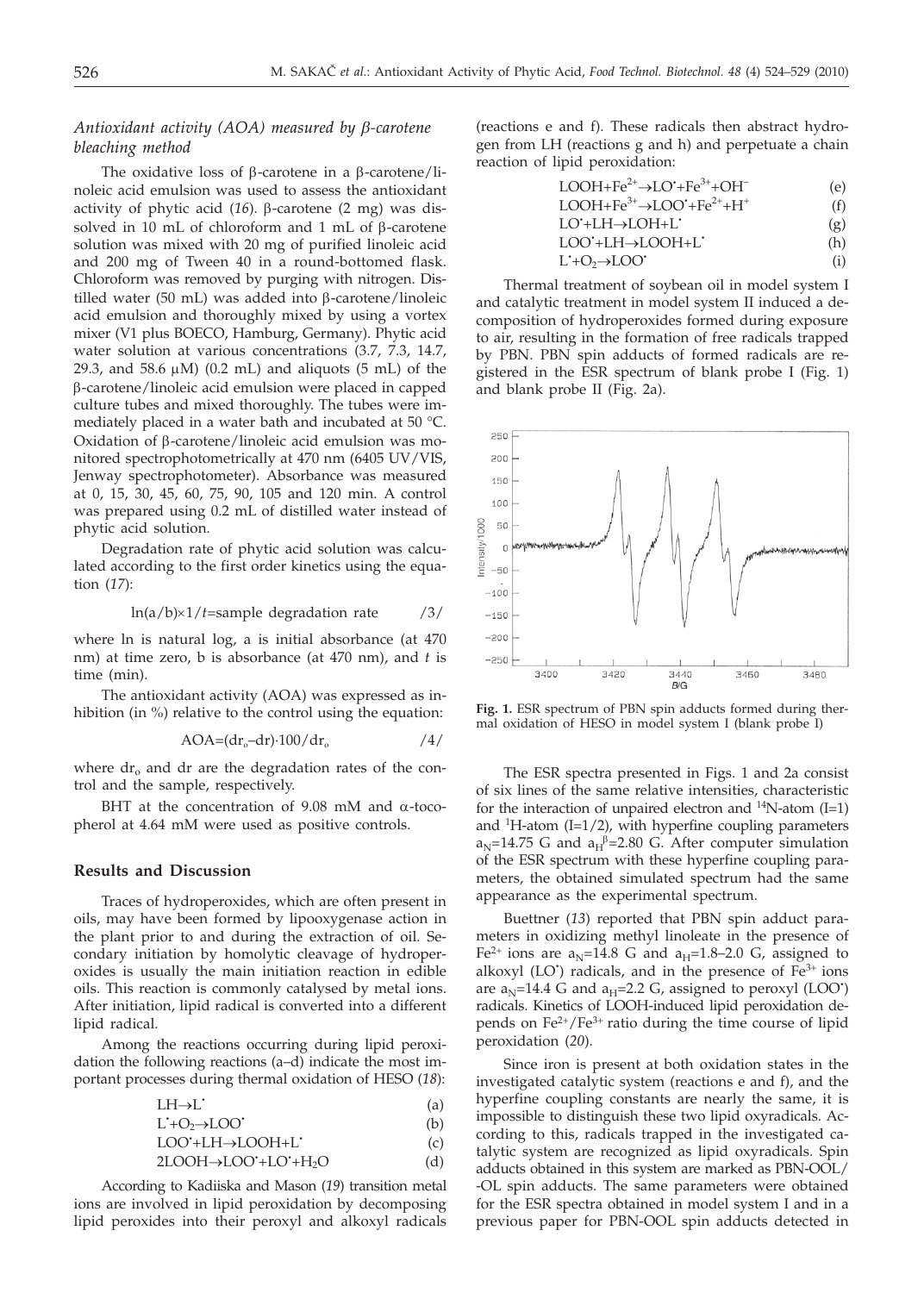catalytic oxidation of hydroperoxide-enriched methyl esters of sunflower oil (*21*).

The formation of PBN-OOL/-OL spin adducts in model system I was not affected by the addition of phytic acid in the investigated concentration range. This finding is in accordance with those of Ahn *et al.* (*22*) in comparing irradiated phytic acid and other antioxidants for antioxidant activity where DPPH radical scavenging of phytic acid was not detected. On the basis of our results and those of Ahn *et al.* (*22*), it can be concluded that phytic acid does not act as the chainbreaking antioxidant, capable of scavenging free radicals and thus preventing lipid oxidation. This is predictable since the structural feature of phytic acid is the lack of a hydrogen atom needed for transfer to peroxyl radicals.

This conclusion was further confirmed by the results of AOA test in  $\beta$ -carotene/linoleic acid model system. Phytic acid did not exhibit any antioxidant activity in the tested concentration range  $(3.7-58.6 \mu M)$ .

Contrary to this, BHT and  $\alpha$ -tocopherol, used as positive controls, were highly effective in suppressing  $\beta$ -carotene bleaching in the experimental model system (AOA of these antioxidants was  $(56.2 \pm 1.06)$  and  $(55.3 \pm 0.80)$  %, respectively).

Regarding its chelating activity on Fe2+ ions (*2,23*), the effect of phytic acid addition at 0.076–0.30 mM concentration on the catalytic oxidation of HESO in model system II (Figs. 2b and c) was investigated.

Intensities of ESR signal for PBN-OOL/-OL spin adducts registered in the model system II in the presence of phytic acid were lower than that of blank probe II (Figs. 2b and 2c). AA of phytic acid in the model system II is presented in Fig. 3.

Linear regression  $(R^2=0.9880)$  was observed between AA and phytic acid concentration of 0.076–0.30 mM (Fig. 3).

The obtained results indicate that phytic acid is an antioxidant acting as a potent inhibitor of iron-catalyzed radical formation by chelating the free iron and then blocking its coordination site. Graf and Eaton (*6*) found the inhibition of hydroxyl radical generation over a wide range of phytate/iron ratios from 1:4 to 21:1.

In our experiment, the range of phytate/iron ratios from 1:22 (0.076 mM phytic acid in model system II) to 1:5.5 (0.30 mM phytic acid in model system II) was tested. It was found that the addition of phytic acid to model system II showed significant effect on the formation of PBN-OOL/-OL spin adducts. Our results are in accordance with the finding that one phytate molecule can bind up to 6 divalent cations (*6*). The addition of 0.30 mM phytic acid to model system II, which correspondes to phytate/iron ratio of 1:5.5, caused almost complete inhibition of the formation of PBN-OOL/-OL spin adducts (Fig. 3).

Moreover, Graf *et al.* (*3*) demonstrated that phytate prevented the peroxidation of arachidonic acid driven by ascorbic acid and iron by shifting the redox potential of iron, *i.e.* it accelerated  $Fe^{2+} \rightarrow Fe^{3+}$  by molecular oxygen, which could explain the inhibition of lipid peroxidation. This occurs especially at high phytate/iron ratios.



**Fig. 2.** ESR spectrum of PBN spin adducts formed during catalytic oxidation of HESO in model system II: (a) in the absence of phytic acid (blank probe II), (b) in the presence of 0.15 mM phytic acid and (c) in the presence of 0.30 mM phytic acid



**Fig. 3.** Antiradical activity (AA) of different concentrations of phytic acid (PA) on PBN-OOL/-OL spin adducts formed during catalytic oxidation of HESO in model system II

An important mechanism of antioxidant activity is the ability of an antioxidant to chelate/deactivate transition metals that can catalyze hydroperoxide decomposition and Fenton-type reactions. One of the most com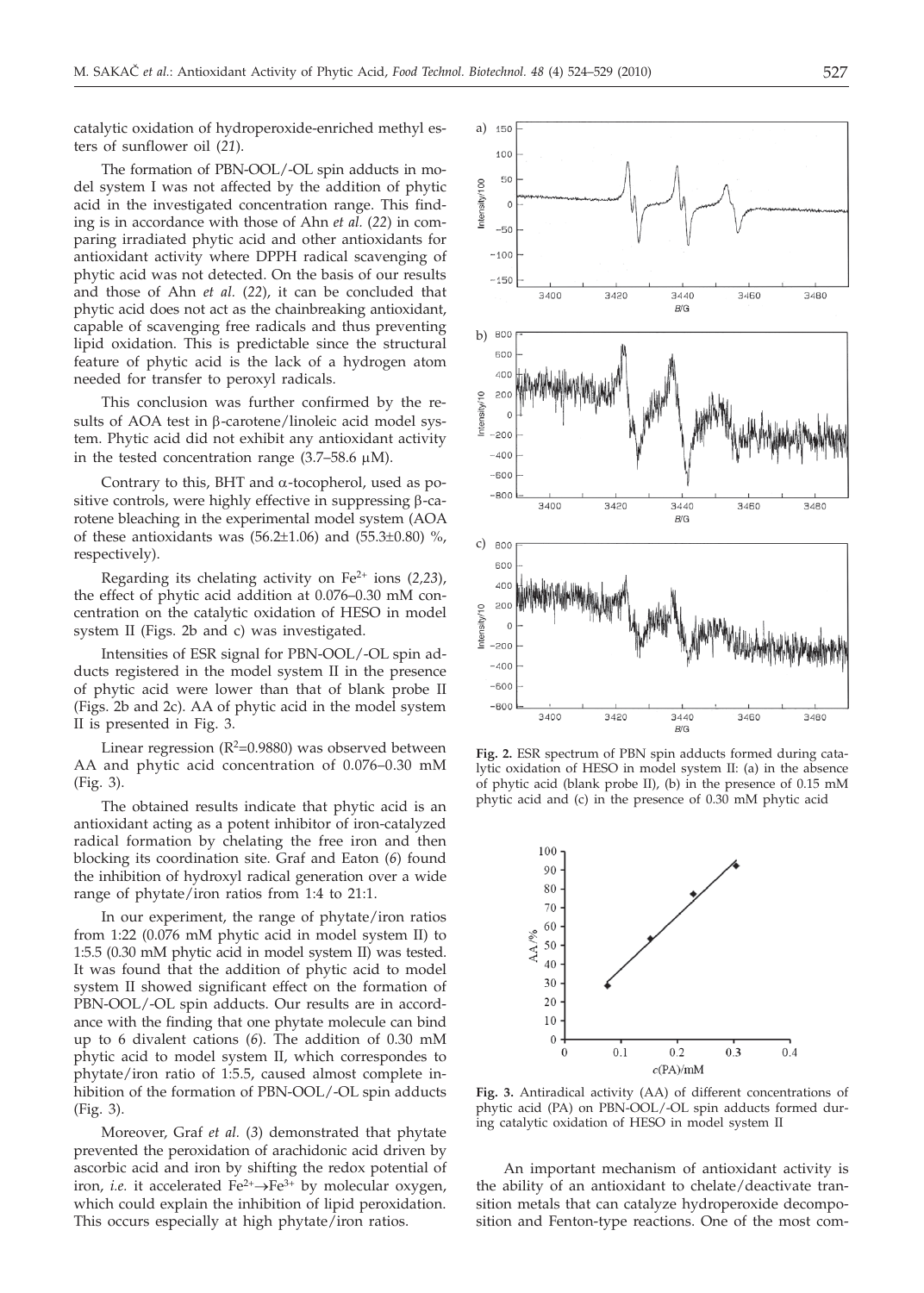monly used systems for testing the chelating activity on  $Fe<sup>2+</sup>$  is ferrozine/FeCl<sub>2</sub>. In the light of our experience, the usage of  $FeCl<sub>2</sub>$  in the test is connected with poor reproducibility of the results due to the instability of  $FeCl<sub>2</sub>$ . Also,  $Fe<sup>2+</sup>$  ions in the FeCl<sub>2</sub> solution are readily oxidized to  $Fe^{3+}$ .

Much better repeatability and reproducibility are obtained by using  $FeSO<sub>4</sub>$  instead of  $FeCl<sub>2</sub>$  because of better oxidative stability of  $Fe^{2+}$  ions in the  $FeSO<sub>4</sub>$  solution. The obtained results of chelating activity on  $Fe<sup>2+</sup>$  in ferrozine/  $FeSO<sub>4</sub>$  system are presented in Fig. 4.



Fig. 4. Chelating activity on  $Fe<sup>2+</sup>$  of different concentrations of phytic acid

As expected, linear regression (y=1398.7x+2.759,  $R^2$ = 0.9990) was observed between chelating activity on  $Fe^{2+}$ and phytic acid concentration from  $3.7$  to  $59 \mu M$ . At the concentration of  $117 \mu M$  phytic acid exhibited chelating activity of 96 %. Similar results were obtained for EDTA, linear regression (y=355.52x–1.1563,  $R^2$ =0.9996) between chelating activity on  $Fe<sup>2+</sup>$  and EDTA concentration from 8.0 to 201  $\mu$ M. Chelating activity was 98 % at the concentration of EDTA of  $403 \mu$ M. Regarding the calculated IC<sub>50</sub> values for phytic acid (33.8  $\mu$ M) and EDTA (144  $\mu$ M), it can be concluded that phytic acid is more efficient chelator than EDTA. Graf *et al.* (*24*) demonstrated that in free iron and iron chelates the availability of at least one coordination site is required for catalysis of hydroxyl radical generation. According to the same authors, occupation of all iron coordination sites by a chelator with displacement of water in the first coordination sphere precludes the binding of  $H_2O_2$  to  $Fe^{2+}$  chelates and the subsequent Fenton reaction. Contrary to iron-EDTA chelates with free coordination site, the iron-phytate chelate is totally inert in the Fenton reaction (*24*).

Despite the fact that it is widely used, ferrozine/ $Fe<sup>2+</sup>$ test does not provide any information about the availability of aquo sites, and thus the efficiency of a chelator as an antioxidant. This fact can explain poor correlation between the results of chelating activity and the results of antioxidant activity estimated by other tests, which is often found in the literature (*25,26*). The proposed system for investigation of catalytic oxidation of HESO provides an opportunity for the direct measurement and characterization of free radicals and thus presents a better choice for estimating the efficiency of a chelator as an antioxidant.

#### **Conclusions**

Based on our results, we can conclude that phytic acid does not inhibit the thermal oxidation of HESO, but influences catalytic oxidation of HESO by chelating  $Fe<sup>2+</sup>$ ions, and thus inhibits generation of lipid oxyradicals that were detected in the form of PBN-OOL/-OL spin adducts. By the same mechanism, dietary phytic acid could lower the incidence of cancer (*11*) or inhibit oxidation during processing, preservation and storage of foods (*27*).

#### *Acknowledgements*

This work was supported by the Ministry of Science and Technological Development, the Republic of Serbia (Project: TR-20068).

## **References**

- *1.* M. Namiki, Antioxidants/antimutagens in food, *Crit. Rev. Food Sci. Nutr. 29* (1990) 273–300.
- *2.* M. Cheryan, Phytic acid interactions in food systems, *Crit. Rev. Food Sci. Nutr. 13* (1980) 297–335.
- *3.* E. Graf, K.L. Empson, J.W. Eaton, Phytic acid. A natural antioxidant, *J. Biol. Chem. 262* (1987) 11647–11650.
- *4.* E.S. Rickard, L.U. Thompson: Interactions and Biological Effects of Phytic Acid. In: *Antinutrients and Phytochemicals in Food, ACS Symposium Series, Vol. 662*, F. Shahidi (Ed.), American Chemical Society, Washington, DC, USA (1997) pp. 294–312.
- *5.* B.F. Harland, J. Harland, Fermentative reduction of phytate in rye, white and whole wheat breads, *Cereal Chem. 57* (1980) 226–229.
- *6.* E. Graf, J.W. Eaton, Antioxidant functions of phytic acid, *Free Radic. Biol. Med. 8* (1990) 61–69.
- *7.* G. Rimbach, J. Pallauf, Phytic acid inhibits free radical formation *in vitro* but does not affect liver oxidant or antioxidant status in growing rats, *J. Nutr. 128* (1998) 1950–1955.
- *8.* T. Obata, Phytic acid suppresses 1-methyl-4-phenylpyridinium ion-induced hydroxyl radical generation in rat striatum, *Brain Res. 978* (2003) 241–244.
- *9.* D.T. Dexter, C.J. Carter, F.R. Wells, F. Javoy-Agid, Y. Agid, A. Lees, P. Jenner, C.D. Marsden, Basal lipid peroxidation in substantia nigra is increased in Parkinson's disease, *J. Neurochem. 52* (1989) 381–389.
- *10.* K. Midorikawa, M. Murata, S. Oikawa, Y. Hiraku, S. Kawanishi, Protective effect of phytic acid on oxidative DNA damage with reference to cancer chemoprevention, *Biochem. Biophys. Res. Commun. 288* (2001) 552–557.
- *11.* A.M. Shamsuddin, Anti-cancer function of phytic acid, *Int. J. Food Sci. Technol. 37* (2002) 769–782.
- 12. B. Stodolak, A. Starzyńska, M. Czyszczoń, K. Žyła, The effect of phytic acid on oxidative stability of raw and cooked meat, *Food Chem. 101* (2007) 1041–1045.
- *13.* G.R. Buettner, Spin trapping: ESR parameters of spin adducts 1474 1528V, *Free Radic. Biol. Med. 3* (1987) 259–303.
- *14.* D.R. Duling, Simulation of multiple isotropic spin-trap EPR spectra, *J. Magn. Reson. B, 104* (1994) 105–110.
- *15.* E.A. Decker, B. Welch, Role of ferritin as a lipid oxidation catalyst in muscle food, *J. Agric. Food Chem. 38* (1990) 674– 677.
- *16.* A. Moure, J.M. Cruz, D. Franco, J.M. Domínguez, J. Sineiro, H. Domínguez, M.J. Núñez, J.C. Parajó, Natural antioxidants from residual sources, *Food Chem. 72* (2001) 145–171.
- *17.* M.S. Al-Saikhan, L.R. Howard, J.C. Miller Jr., Antioxidant activity and total phenolics in different genotypes of potato (*Solanum tuberosum* L.), *J. Food Sci. 60* (1995) 341–343.